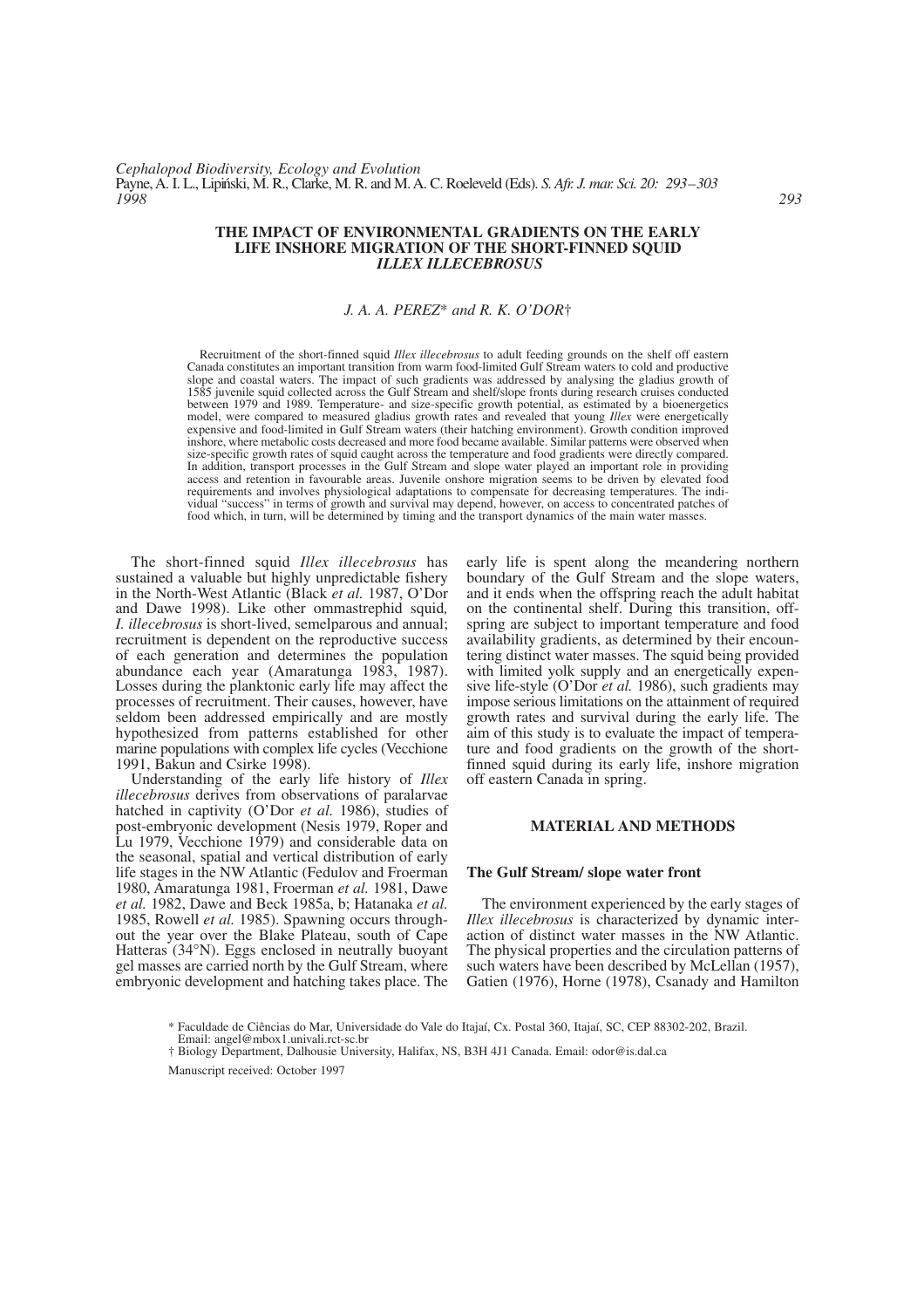*294 Cephalopod Biodiversity, Ecology and Evolution South African Journal of Marine Science 20*



Fig. 1: Study area and positions where juvenile *Illex illecebrosus* were sampled. The physical environment around the fishing stations can be described partially by daily positions of the northern boundary of the Gulf Stream, the shelf/slope front and the Gulf Stream eddy activity derived from NOAA satellite thermal imagery (Drinkwater *et al.* 1994). Numbers represent the sample and (last two digits) year of sampling. Latitudes and longitudes are decimal-transformed

(1988) and others. Warm waters of the NE-flowing Gulf Stream and Sargasso Sea (temperatures and salinities >15 $\degree$ C and >35 $\times$ 10<sup>-3</sup> respectively) occupy the offshore area south of 40°N. Influenced by continental freshwater run-off and the south-flowing Labrador Current, coastal waters overlie the continental shelf, exhibiting temperatures and salinities below  $10^{\circ}$ C and  $35\times10^{-3}$  respectively. Warm slope waters, of intermediate temperatures and salinities, flow northeast and occupy superficial layers between the Gulf Stream and coastal waters. Beneath the warm slope water, cold Labrador Slope Waters overlie the slope, and the North Atlantic Central Water mass extends seawards towards the Sargasso Sea.

The area of contact between the Gulf Stream and the warm slope water is characterized by a sharp thermal gradient (the "wall" of the Gulf Stream) that slopes down seawards from the surface to depths of 800 – 1 000 m. Shorewards, the shelf/slope front marks the encounter of warmer and more saline slope waters with colder and less saline coastal waters. The latter water mass extends over the slope waters at the surface and the front slopes down shorewards, meeting the sea floor near the shelf break. Surface positions of the shelf/slope front and the northern boundary of the Gulf Stream fluctuate around 38 and 41°N (Fig. 1) and reach maximum onshore positions annually during late summer and autumn (Drinkwater *et al.* 1994). Both fronts are also characterized, at the surface, by irregularities related to the meandering behaviour of the Gulf Stream. Particularly important features, associated with mechanisms of exchange between water masses, include eddies attached to the Gulf Stream and rings spun off them. Seasonal levels of primary and secondary production vary spatially and are associated with physical and biological characteristics of each water mass and physical processes of the fronts (Mann and Lazier 1991). In general, coastal and slope waters are more productive and conditions are particularly enhanced at the fronts (Fournier 1978, Raymont 1980, 1983).

### **Origin of samples and environmental data**

This study was based on 26 samples of juvenile short-finned squid *Illex illecebrosus* collected during

*1998*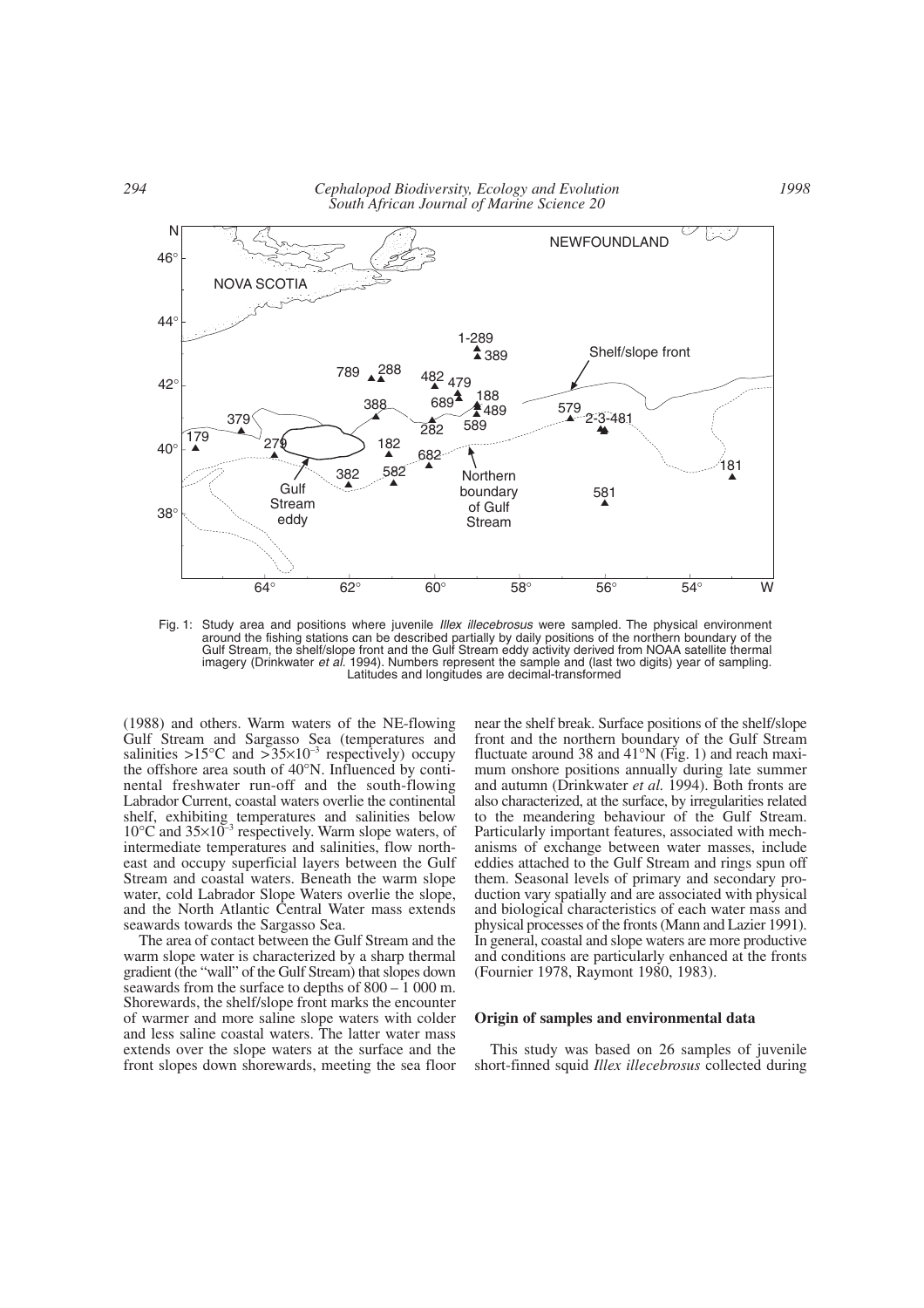| Vessel                                                                                                                                                                                             | Month                                                                                                                                                                 | Area                                                                                                                                                           | Number of squid                                                     | Mantle length range (mm)                                                                                                                                                                     |
|----------------------------------------------------------------------------------------------------------------------------------------------------------------------------------------------------|-----------------------------------------------------------------------------------------------------------------------------------------------------------------------|----------------------------------------------------------------------------------------------------------------------------------------------------------------|---------------------------------------------------------------------|----------------------------------------------------------------------------------------------------------------------------------------------------------------------------------------------|
| R.V. Belogorsky<br>R.V. Gadus atlantica<br>R.V. Lady Hamilton<br>R.V. Needler<br>R.V. Needler<br>R.V. Needler<br>R.V. Needler<br>R.V. Needler<br>F.V. Rio Salado<br>F.V. Rio Damuji<br>R.V. Petrel | March $1979*$<br>February 1981*<br>February 1982*<br>January 1985<br>February 1988*<br>April 1989*<br>June 1989<br>August 1989<br>June 1991<br>June 1991<br>June 1991 | Nova Scotia<br>Newfoundland<br>Nova Scotia<br>Florida<br>Nova Scotia<br>Nova Scotia<br>Nova Scotia<br>Nova Scotia<br>Nova Scotia<br>Nova Scotia<br>Nova Scotia | 149<br>303<br>336<br>121<br>81<br>297<br>60<br>59<br>58<br>61<br>60 | $11.8 - 65.4$<br>$11.1 - 30.1$<br>$10.6 - 43.8$<br>$7.8 - 57.4$<br>$11.0 - 60.2$<br>$18.7 - 92.3$<br>$18.8 - 67.9$<br>$30.6 - 46.5$<br>$119.0 - 192.0$<br>$118.0 - 188.0$<br>$143.0 - 201.0$ |
| Total                                                                                                                                                                                              |                                                                                                                                                                       |                                                                                                                                                                | 1585                                                                | $7.8 - 201.0$                                                                                                                                                                                |

Table I: Summary of information from the samples used for evaluation of environmental gradients on early growth of shortfinned squid *Illex illecebrosus*

\* Samples used for recent growth analysis

six research cruises conducted in the late winter and spring of 1979, 1981, 1982, 1988 and 1989 (Table I). The area surveyed was bounded by latitudes 44 and 37°N and by longitudes 66 and 52°W, extending from the Scotian Shelf along the shelf break into the northern edge of the Gulf Stream (Fig. 1).

In 1979, 1981 and 1982, the surveys were directed at *I. illecebrosus,* and the main objective was to investigate the geographical and diel distribution of paralarvae and juveniles in relation to the hydrographic structure in the vicinity of the Gulf Stream and the shelf/slope fronts. Squid were caught by means of an Engels Midwater Trawl (1979–1981) and a 510 Pelagic Trawl (1982) in tows distributed along northsouth transects at 50, 100, 200, 300, 500 and 1 000 m depth strata. Details of sampling procedures and data collection are given by Amaratunga *et al.* (1980), Dawe *et al.* (1981), Amaratunga and Budden (1982) and Dawe and Beck (1985a). The 1988 and 1989 cruises were part of a series of surveys with the purpose of investigating the distribution of mesopelagic fauna in slope and coastal waters. Stations were distributed along five transects and fishing was conducted using an International Young Gadoid Pelagic Trawl (IYGPT) in a stepped oblique pattern at 200, 100 and 50 m depths (D. Themelis, Mt St Vincent University, Halifax, Canada, pers. comm.).

Squid samples were fixed in formalin and preserved in ethanol (approximate concentrations 10 and 70% respectively), and were part of historic collections maintained at the Department of Fisheries and Oceans (St John's, Newfoundland, and Halifax, Nova Scotia) and at the Atlantic Reference Center (Huntsman Marine Biological Station, New Brunswick). When samples in a single cruise were numerous, they were selected according to their position across the Gulf Stream boundary and shelf/slope fronts. Large samples were

subsampled for growth analysis.

The physical environment around the fishing stations, including the position of the northern boundary of the Gulf Stream, the shelf/slope front and the Gulf Stream eddy activity, was described from (a) hydrological data collected along the transects and (b) climatic data for the NW Atlantic derived from NOAA satellite thermal imagery (Drinkwater *et al.* 1994). The shortest distance measured from the fishing stations to the Scotian Shelf (DSH – defined by the 200 m isobath) and the daily positions of the Gulf Stream (DGS) and the shelf/slope front (DSS), were used as indices of juvenile "penetration" into the adult coastal habitat. The distances were measured on a navigation chart and were given positive/negative signals according to their onshore/offshore position in relation to the oceanographic fronts (Fig. 1). The shortest distance between the fishing stations and the daily position of the nearest eddy (DNE) was used to represent the association of the samples with Gulf Stream eddy activity. When positions of oceanographic fronts and eddies were not available for specific days, the distances were averaged from the data of approximately one week available within the vicinity.

### **Gladius analyses and numerical representation of growth**

Juvenile growth was estimated from analysis of the gladius accretive growth according to the methodology described in Perez *et al.* (1996). The gladius was dissected out from preserved juveniles and freshfrozen subadults and prepared for increment interpretation. Gladii were measured for total length *GL* and their growth increments (*GInc*) were observed under a dissecting microscope and measured in micrometres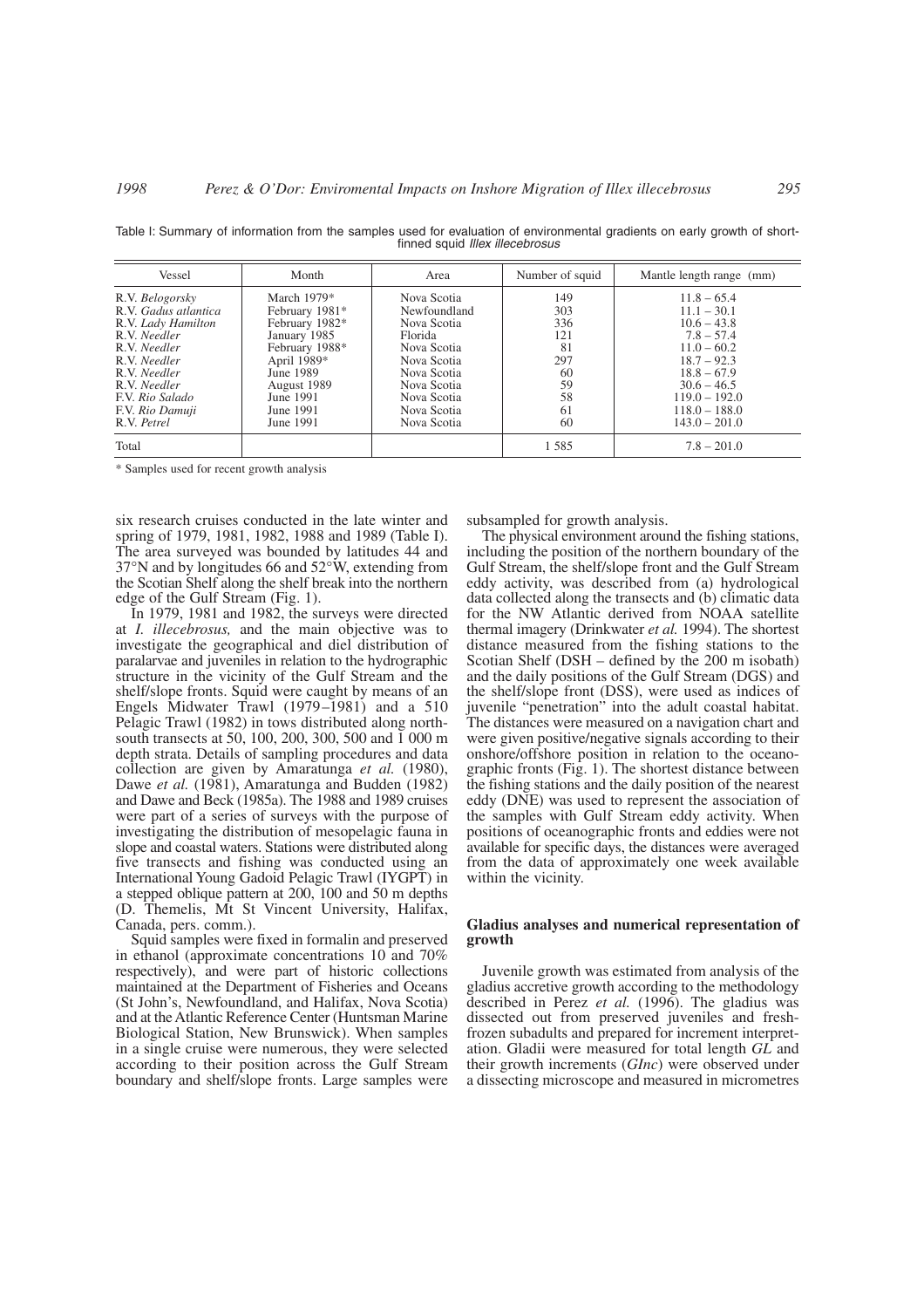| repeatedly (15 growth increments or "days") and GLI; was the covariate that represented the gladius length at the beginning of the measured growth                    |                |       |                |               |       |                         |                |                    | period. Degrees of freedom (df) and mean squares (MS) are also indicated |                |        |                         |                |                                               |            |
|-----------------------------------------------------------------------------------------------------------------------------------------------------------------------|----------------|-------|----------------|---------------|-------|-------------------------|----------------|--------------------|--------------------------------------------------------------------------|----------------|--------|-------------------------|----------------|-----------------------------------------------|------------|
|                                                                                                                                                                       |                | 1979  |                |               | 1981  |                         |                | 1982               |                                                                          |                | 1988   |                         |                | 1989                                          |            |
| Source                                                                                                                                                                | Ą              | NS    | p              | Ą             | МS    | $\overline{a}$          | ďf             | SW                 | $\overline{a}$                                                           | Ą              | NS     | $\overline{c}$          | Ą              | NS                                            | ρ          |
|                                                                                                                                                                       |                |       |                |               |       | Homogeneity of slopes   |                |                    |                                                                          |                |        |                         |                |                                               |            |
| Between Subjects<br>SAMPLE × <i>GL<sub>i</sub></i><br>Within Subjects<br>DAYS × SAMPLE × <i>GL<sub>i</sub></i>                                                        |                | 0.009 | 0.551          |               | 0.021 | 0.449                   |                | 0.089              | 0.039                                                                    |                | 0.302  | 0.091                   |                | 0.086                                         | 0.101      |
|                                                                                                                                                                       | $\overline{4}$ | 0.001 | 0.817          | $\frac{4}{3}$ | 0.002 | 0.338                   | $\overline{4}$ | 0.001              | 0.753                                                                    | $\frac{4}{3}$  | 10.002 | 0.909                   | $\overline{4}$ | 0.002                                         | 0.381      |
|                                                                                                                                                                       |                |       |                |               |       | ANCOVA                  |                |                    |                                                                          |                |        |                         |                |                                               |            |
| Between Subjects                                                                                                                                                      |                | 0.059 | $0.048*$       |               | 3.060 | $0.001*$                |                | 0.164<br>1.461     | $0.001*$                                                                 |                | 0.6941 | $0.001*$                |                | 0.831                                         | $< 0.001*$ |
| $\begin{array}{l} \text{SAMPLE} \\ GL_I \\ \text{Within subjects} \\ \text{DAYS} \\ \text{DAYS} \times \text{SAMPLE} \\ \text{DAYS} \times \text{SAMPLE} \end{array}$ |                | 0.340 | $0.001*$       |               |       | $0.003*$                |                |                    | $0.001*$                                                                 |                | 0.975  | $0.001*$                |                | 21.200                                        | $0.001*$   |
|                                                                                                                                                                       |                | 1.001 | 0.849<br>0.996 |               | 0.001 |                         | 4              | $0.001$<br>$0.002$ |                                                                          | $\overline{4}$ | 0.002  |                         |                | $\begin{array}{c} 0.007 \\ 0.001 \end{array}$ | $0.001*$   |
|                                                                                                                                                                       |                | 001   |                | 181           | 0.002 | 0.837<br>0.887<br>0.866 |                |                    | 0.889<br>0.029*<br>0.997                                                 | 28             | 0.003  | 0.897<br>0.905<br>0.723 | $\vec{z}$      |                                               | 0.947      |
|                                                                                                                                                                       |                | 001   | 0.687          |               | 0.001 |                         | 4              | : 0.001            |                                                                          | 4              | 0.003  |                         |                | 0.024                                         | $0.001*$   |
|                                                                                                                                                                       |                |       |                |               |       |                         |                |                    |                                                                          |                |        |                         |                |                                               |            |

using an Image Analysis System (Bioscan®-Optimas). On each gladius, a series of *GInc* was reconstructed from the gladius anterior border towards the posterior end until the marks became faint. *GInc* series were smoothed using a statistical low-pass filter, where each filtered *i*<sup>th</sup> increment resulted from the sum of three consecutive weighted values:  $0.25 G$ *Inc*<sub>i-1</sub> +  $0.5GInc_i + 0.25Inc_{i+1}$ . Filtered *GInc* represented the gladius absolute growth rate during one day (see Perez *et al.* 1996 for analysis of accuracy).

The general effect of environmental transitions on growth was addressed by comparing size- and temperature-specific Daily Growth Potentials (*DGP*) with growth rates measured on the gladius structure. This analysis was initially conducted by estimating *DGP*s from the energetic budget equation (O'Dor and Wells 1987):

$$
DGP = FR - MR \tag{1}
$$

where *DGP* results from the difference between *ad libitum* feeding rates *FR* and metabolic rates *MR*, both expressed in  $\bar{K}$ cal·day<sup>-1</sup> and calculated empirically as a function of mass *W* and temperature *t* at a given *i* th day:

$$
MR_i = 0.0043(W_i^{0.96})1.187^t
$$
 (2)

$$
FR_i = 0.058(W_i^{0.79})1.082^t \tag{3}
$$

Assuming 1 Kcal·g–1, *DGP* estimates the potential absolute growth in grammes per day (O'Dor and Wells 1987). Daily back-calculated *GL* were transformed into  $W_i$  by the relationship  $W = 0.000035 \, GL^{2.799}$ (Perez *et al.* 1996) and used to calculate size-specific *DGP* at different temperatures. Size- and temperaturespecific "potential" and "observed" growth rates were compared after transforming *GInc* and *DGP* respectively into Instantaneous Growth Rate *G* by the equation

$$
G = 2.799(\ln GL_{i+1} - \ln GL_i)
$$
 (4)

for *GInc*, and the approximation

$$
G = DGP_i/W_i \tag{5}
$$

for *DGP* when the time interval *i* is 1 (Ricker 1979). The difference between potential and observed *G* was expressed as a percentage to represent the "wasted" potential for growth (O'Dor and Wells 1987).

### **Recent growth analysis**

Significant ( $p < 0.05$ ) \* Significant (*p* < 0.05)

The 15 most recently deposited growth increments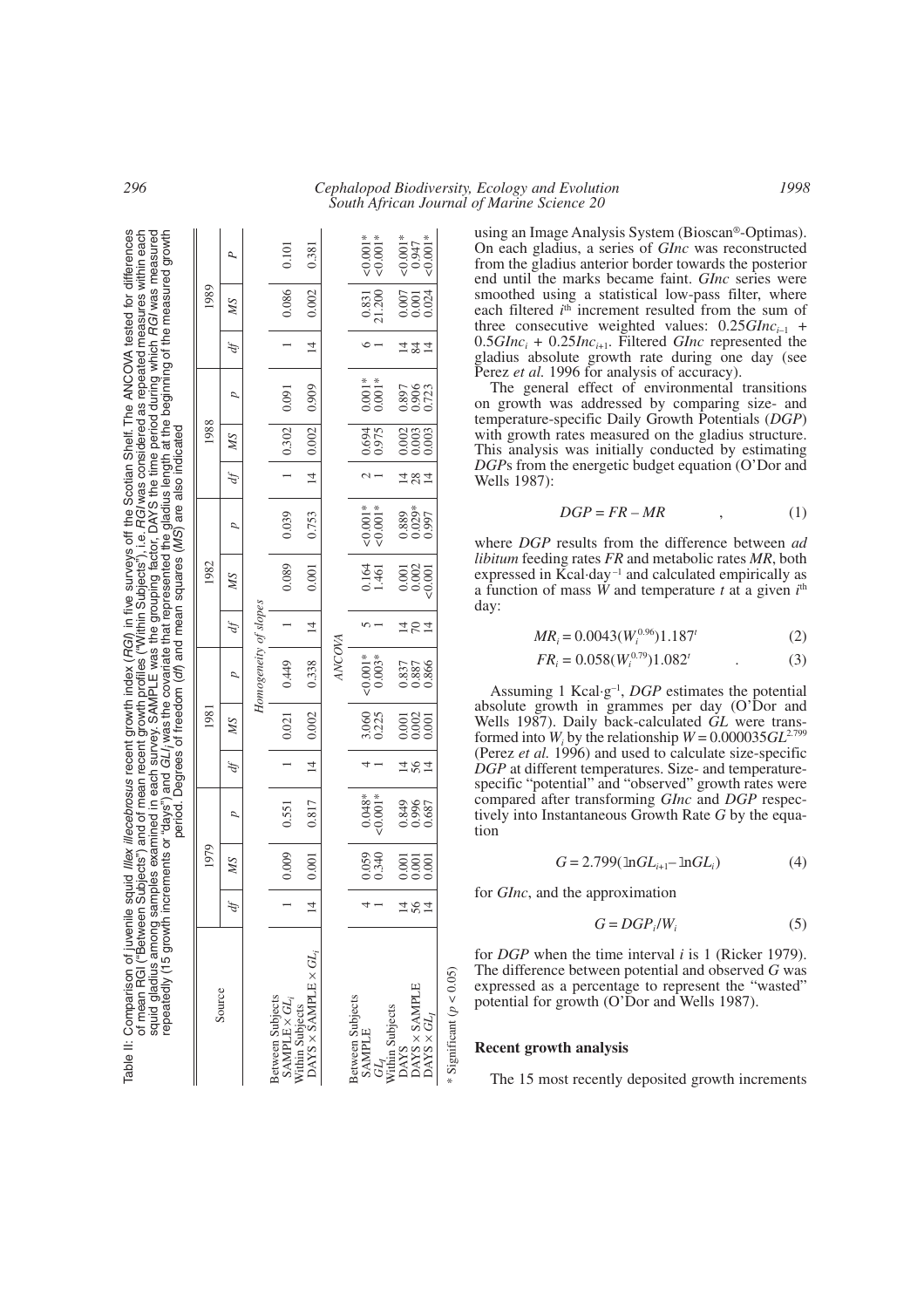

Fig. 2: Mean size-specific instantaneous growth rate *G* variation (filled triangles) and percentage waste of growth potential *DGP* at different temperatures. Temperatures in °C are indicated next to each line

were used to determine the recent growth index *RGI* of individual squid. A one-way analysis of variance (ANOVA) was employed to detect differences of mean *GL* among samples within each survey. When significant differences were found, a Tukey multiple comparison test was used to make isolated comparisons. The recent growth of the samples was compared using a one-way covariance analysis (ANCOVA) of repeated measures. This analysis tested for differences of mean *RGI* ("between subjects") and of mean recent growth profiles ("within subjects"; i.e. *RGI* considered as repeated measures within each squid gladius) among samples examined for each survey. Because growth increments tend to increase as a function of gladius length during the juvenile phase (Perez 1995), the "initial" gladius length back-calculated to 15 days before capture  $(GL_i)$ , was used as covariate. A test for the interaction between SAMPLES and *GL*<sub>*i*</sub> was carried out both between and within subjects (test of homogeneity of slopes) before each ANCOVA was performed. In

all surveys this interaction was found to be not significant within subjects (Table II). Between subjects, a marginal but significant difference was found among the slopes of the 1982 samples (Table II,  $p = 0.039$ . The ANCOVA was conducted on the samples of the 1982 survey as well. Tukey tests were also applied on the residuals of *RGI* regressed on *GL*<sub>i</sub>. All hypotheses were tested at a 5% significance level.

The association of juvenile squid recent growth with the geographic distribution of the samples and environmental variables was investigated by an exploratory multivariate technique, Principal Components Analysis (PCA). The purpose of this technique is to reduce the number of dimensions of a multivariable set of observations allowing (a) identification of associations among the observations (grouping), and (b) detection of the main variables responsible for such associations. The geographical and environmental variables included were DSH, DGS, DSS, DNE, decimal latitude (LAT) and longitude (LONG), and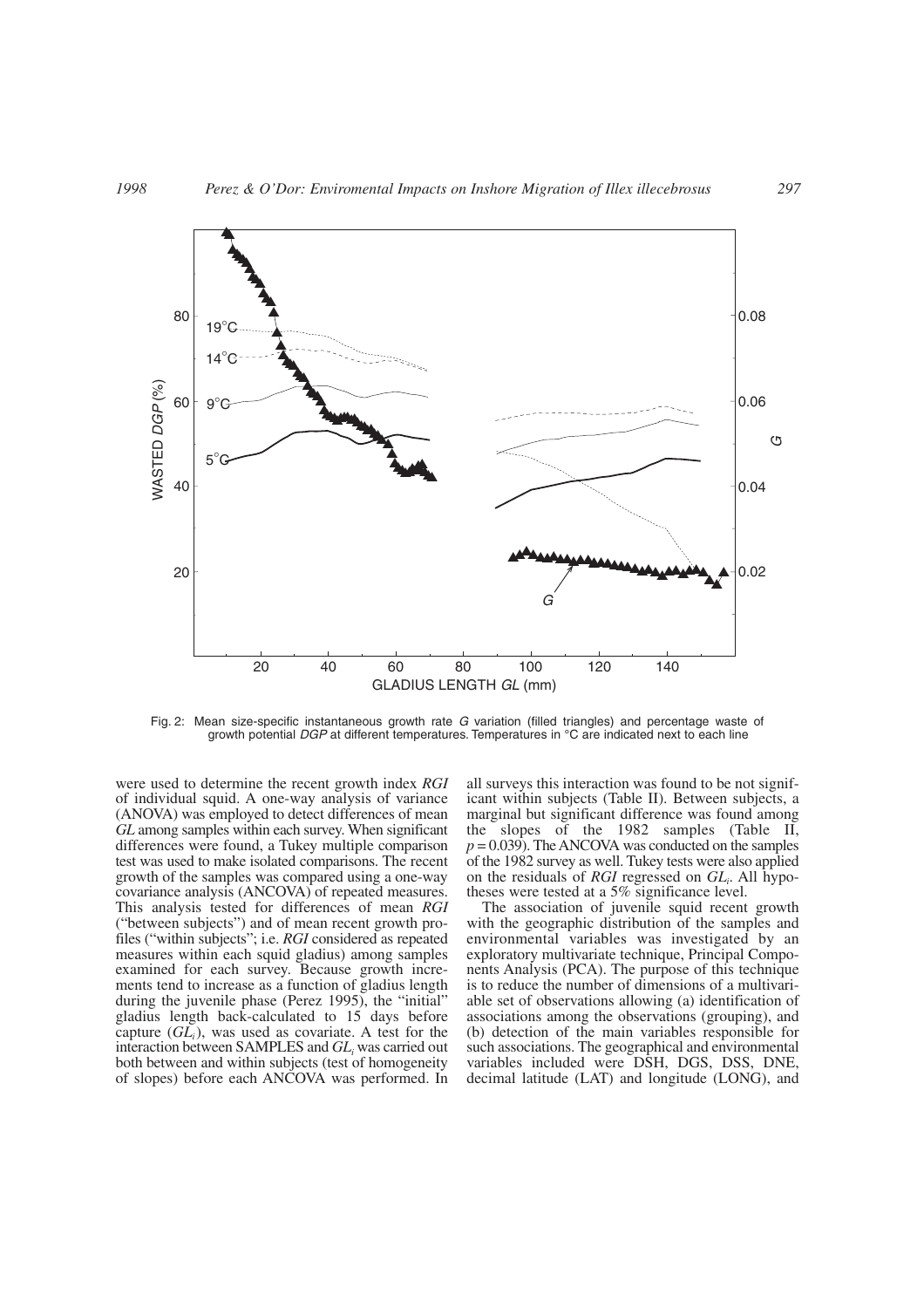temperature *in situ* (TEMP, in °C). The variables representing recent growth of the samples were RES, the mean residuals of each sample obtained by the regression of *RGI* on *GL*<sub>*I*</sub>, and RANK, the sample rank within its survey. All variables, except RANK, were standardized as a proportion of the mean. A correlation matrix was calculated for the standardized variables and new axes (factors) were extracted in the direction of greatest variance. These factors, which were essentially linear combinations of the original variables, were used to interpret association among samples.

### **RESULTS**

#### **General squid growth and oceanographic fronts: a bioenergetic approach**

The changes in mean variation of instantaneous growth rate with increasing *GL* is shown in Figure 2 in relation to the size- and temperature-specific growth potential. The gap between 70 and 90 mm *GL* is due to the lower number of *GInc* available (and high variability) for that size interval. The objective of this analysis was to evaluate the effect of the thermal gradient across the Gulf Stream and shelf/slope front in the individual growth performance. Since *DGP*s are calculated for *ad libitum* food conditions, the wasted growth potential (expressed in percentage, Fig. 2) can also be thought of as being proportional to the quantity of food required to achieve maximum growth. Despite their faster growth rates, juveniles living in the Gulf Stream (temperatures >16°C) are food-limited, wasting around 80% of their growth potential. As juveniles move to colder slope waters their growth performance improves; wasted growth potential decreases to around 60%. In the shelf waters during spring (at  $5 - 6^{\circ}C$ ), subadults (*GL* >100 mm) grow more slowly but are more efficient, wasting around  $30 - 40\%$  of their potential. Throughout summer, as squid grow and temperature increases on the shelf (Fig. 2), foodlimitation increases.

#### **Size-structure of samples and Recent Growth Analysis**

Significant differences in the mean *GL* of the samples were found in all surveys ( $p < 0.001$ , Fig. 3). Samples of the 1981 survey were the most homogeneous in size and contained the smallest squid (Fig. 3b). Sharp size differences were characteristic among samples of the 1979 and 1989 surveys (Fig. 3a, e); the latter included the largest squid analysed in this study (67.8 ± 12.8 mm and 80.3 ± 7.6 mm, mean ± *SD* of samples 189 and 789 respectively). Initial size (*GLi*) had a significant effect on *RGI* in all surveys (Between Subjects, Table II). As a consequence, because samples differed in size-structure, higher mean recent growth profiles observed in each survey corresponded to samples of larger squid.

The ANCOVA on recent growth increments revealed highly significant differences among samples of all surveys except that of 1979 (Between Subjects, source SAMPLE, Table II), where such differences were marginal  $(p = 0.048)$ . Recent growth profiles (Within Subjects, source DAYS×SAMPLE, Table II) were only significantly different among samples of the 1982 survey  $(p = 0.029)$ . Pairwise comparisons, performed by the Tukey test on residuals of *RGI* regressed on *GLi* (Fig. 3f–j), indicated results generally independent of the size structure of the samples (Fig. 3a–e). The analysis of residuals in samples of the 1982 survey produced inconclusive results (Fig. 3h) and was possibly affected by the different slopes (Table II).

#### **Juvenile** *Illex* **recent growth condition and the environment**

The analysis of principal components generated a bi-dimensional representation of the relationship between variables and samples (Fig. 4). The association among samples was analysed from the scores produced by the first two calculated factors that explained 66.5% of the total variance (Table III). Factor 1 was defined mainly by geographic and environmental components (higher positive and negative weighting, Fig. 4a, Table III). From the graphic representation in Figure 4, southern samples positioned close to the Gulf Stream boundary and collected at higher temperatures should be placed on the right hemiplane. Northern samples collected in cooler waters near the shelf, the shelf/slope front and the eddy activity should appear on the left hemiplane. Growth variables and longitude were particularly important in Factor 2 (Fig. 4a, Table III). Scored by this factor, eastern samples with relatively superior growth conditions would be plotted on the upper hemiplane and *vice versa*. The spatial representation of the samples scored by Factors 1 and 2 revealed a concentration of samples with superior growth conditions in the second quadrant (Fig. 4b). This pattern indicated that, within each survey, the squid with bigger recent growth increments tended to be (a) found in north-easterly samples, (b) collected in cooler waters near the shelf and the shelf/slope front, (c) under little influence of the Gulf Stream, but (d) possibly associated with Gulf Stream eddy activity. Samples 181 and 281, placed on the far right corner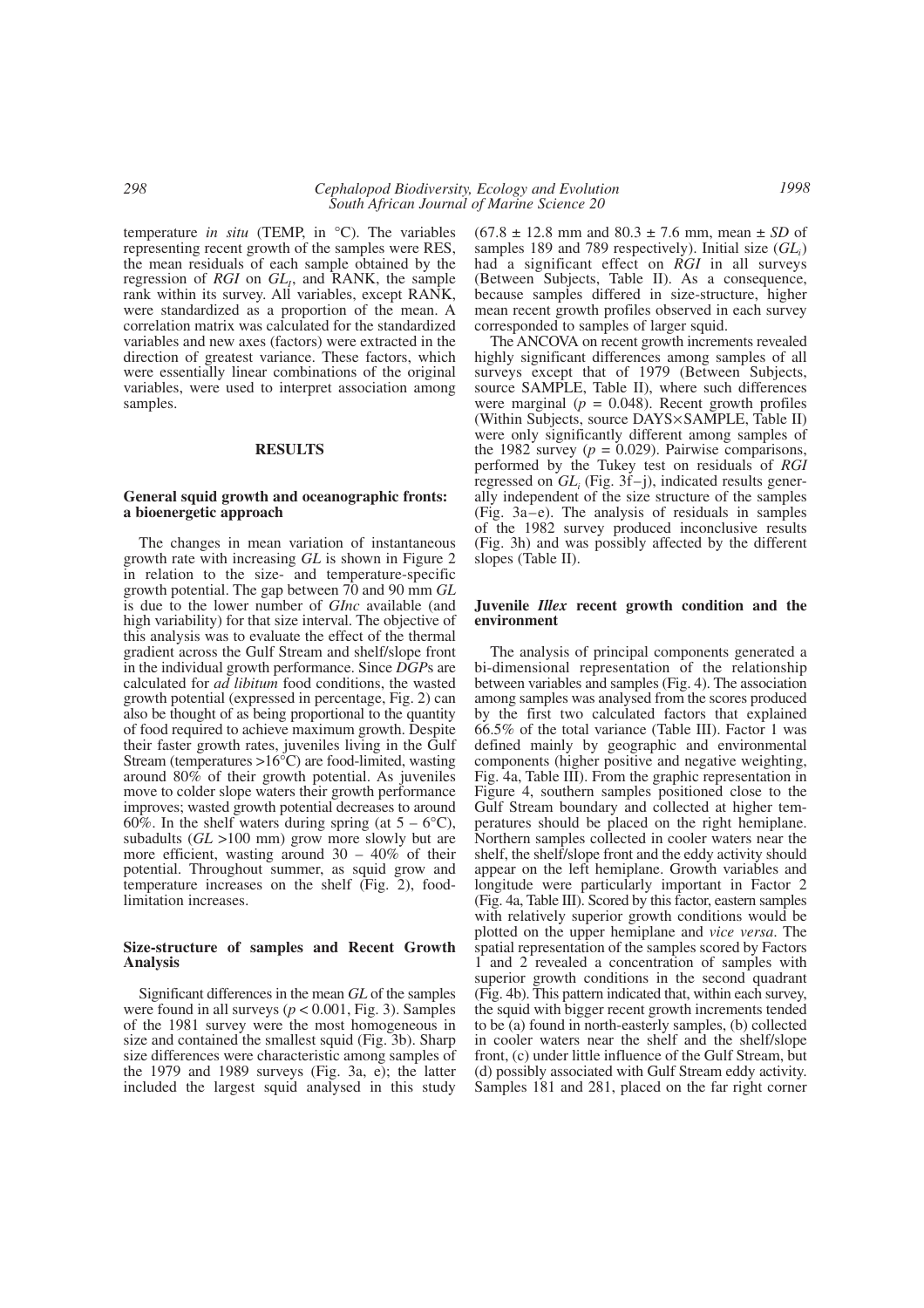

Fig. 3: Mean gladius length (a – e, histograms) and mean residual recent growth (f–j) of the samples analysed. Residuals were calculated from the regression of *RGI* on *GLi* . Samples are sorted from left to right in ascending order of mean gladius length. Error bars represent 1 *SD*. Capital letters above bars and symbols indicate the result of the Tukey test in descending order; samples labelled with the same letters were not significantly different. Samples not labelled could not be distinguished from the others by the test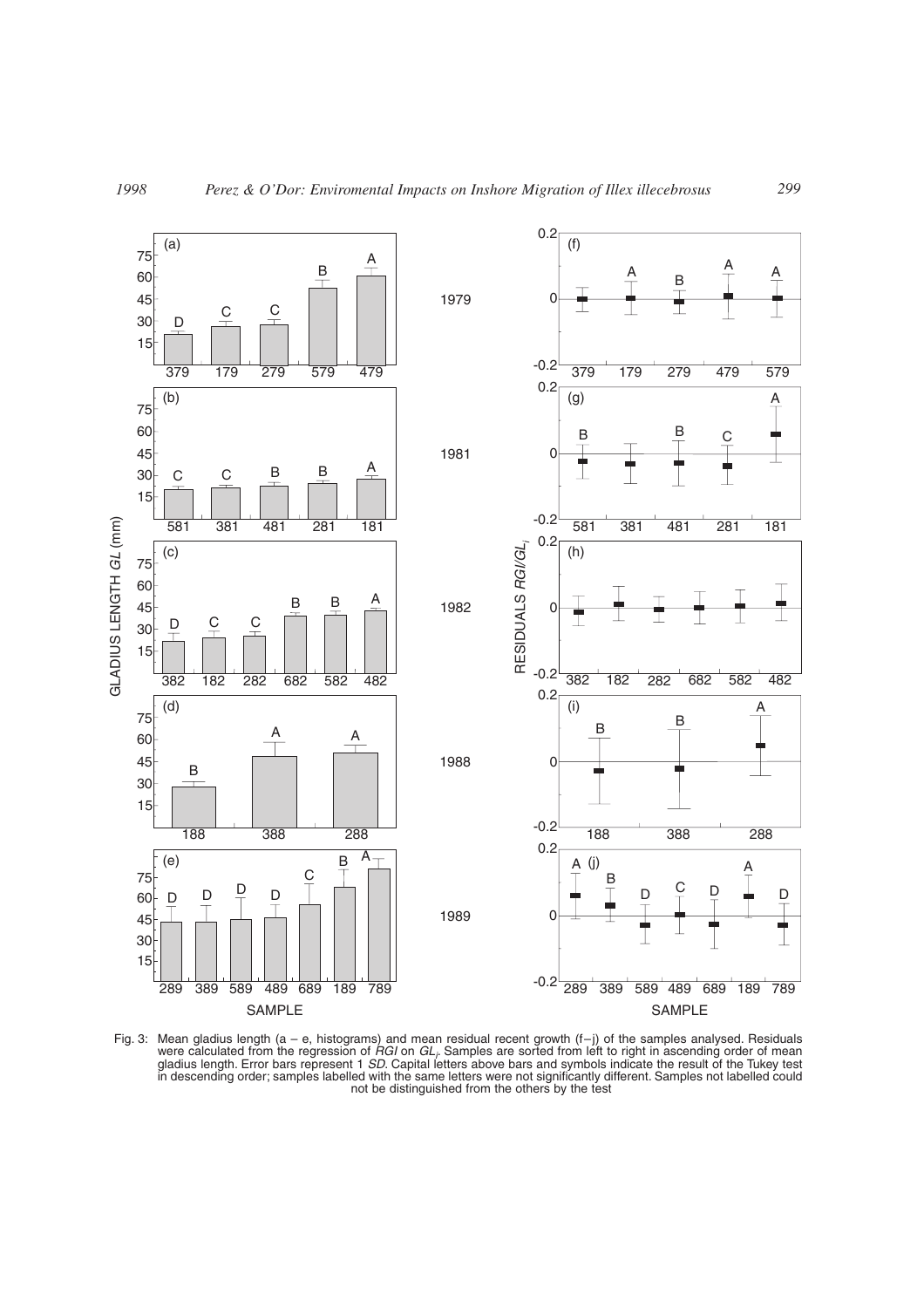

Fig. 4: Spatial representation of (a) geographic, environmental and growth variables and (b) of samples scored by the first two factors obtained from the Principal Components Analysis. Factor 1 (horizontal axis) explained 46.4% of the variance and Factor 2 (vertical axis) explained 20%. In (b), samples are labelled by their ranks within each survey. The group marked were mainly samples with faster growth. Roman numbers indicate the four quadrants

of the first quadrant, diverged from the main pattern. In spite of its fast growth and the eastern position (the easternmost of all samples analysed), 181 was collected offshore of the Gulf Stream boundary at a great distance from the shelf.

# **DISCUSSION**

Somatic growth, the result of energetic interactions and determinant of an organism's size at any time, measures an individual's performance under environmental influences. As shown for captive *I. illecebrosus* (Perez *et al.* 1996) and *Sthenoteuthis oualaniensis* (Bizikov 1995), variation in the gladius increment width reflects somatic growth and is sensitive to feeding events and temperature fluctuations. In this study, series of growth increments recently deposited Table III: Principal Components Analysis employed to evaluate the association between growth, the horizontal distribution of juveniles and the main oceanographic features. Variables included are temperature °C (TEMP), decimal latitudes (LAT) and longitudes (LONG), distances (in km) from the shelf break (DSH), the Gulf Stream boundary (DGS), the shelf/slope front (DSF) and the nearest eddy (DNE), residuals of the regression *RGI* × *GLi* (RES), and the growth rank of each sample within its survey (RANK). Values shown for all variables are unstandardized. The linear coefficients of the variables in the first five factors rotated by the PCA are indicated. The eigenvalues and the variance explained by each factor, including the first two used for the analysis, are indicated in the last two rows

|                        | Factor   |                |          |          |          |  |
|------------------------|----------|----------------|----------|----------|----------|--|
| Component              |          | $\overline{2}$ | 3        | 4        | 5        |  |
| DSH                    | 0.962    | 0.503          | $-0.078$ | 0.004    | $-0.160$ |  |
| DGS                    | $-0.272$ | 0.112          | 0.121    | 0.581    | 0.078    |  |
| DSF                    | 0.856    | 0.052          | 0.207    | $-0.205$ | 0.128    |  |
| DNE                    | 0.697    | 0.384          | $-0.360$ | 0.378    | 0.076    |  |
| TEMP                   | 0.652    | $-0.031$       | 0.584    | 0.310    | 0.253    |  |
| LAT                    | $-0.877$ | 0.246          | $-0.336$ | $-0.038$ | 0.156    |  |
| LONG                   | $-0.461$ | $-0.551$       | 0.641    | 0.014    | $-0.118$ |  |
| <b>RES</b>             | $-0.304$ | 0.743          | 0.369    | $-0.366$ | 0.213    |  |
| RANK                   | 0.088    | $-0.849$       | $-0.352$ | $-0.117$ | 0.341    |  |
| Eigenvalue             | 4.179    | 1.805          | 1.318    | 0.769    | 0.317    |  |
| Variance explained (%) | 46.43    | 20.05          | 14.64    | 8.54     | 3.53     |  |

on the gladius of juvenile *I. illecebrosus* showed clear variability associated with individual response to environmental gradients experienced during the migration across the Gulf Stream/ slope water front system. The analysis provided an insight into the constraints and advantages of such migration.

Squid growth is greatly enhanced as temperature and food ration increase (O'Dor *et al.* 1980, Forsythe and van Heukelem 1987). Fastest growth conditions, therefore, should be associated with an environment where both factors are maximized. During the inshore migration, however, juvenile *Illex* will rarely experience such an environment. Instead, the transition from the Gulf Stream to slope and coastal water during spring represents a nearly 20°C decrease in environmental temperature, while providing access to an environment approximately  $4 - 12$  times richer in phytoplankton and 3 – 4 times richer in zooplankton than the Gulf Stream (Raymont 1980, 1983, Allison and Wishner 1986). Comparison of gladius growth increments and size- and temperature-specific potential growth suggests that early life movement across water masses may represent a trade-off between favourable temperatures in the Gulf Stream and favourable food availability in slope and coastal waters. In the warm waters of the Gulf Stream, where embryonic development and hatching are most likely to take place (Trites 1983,

*1998*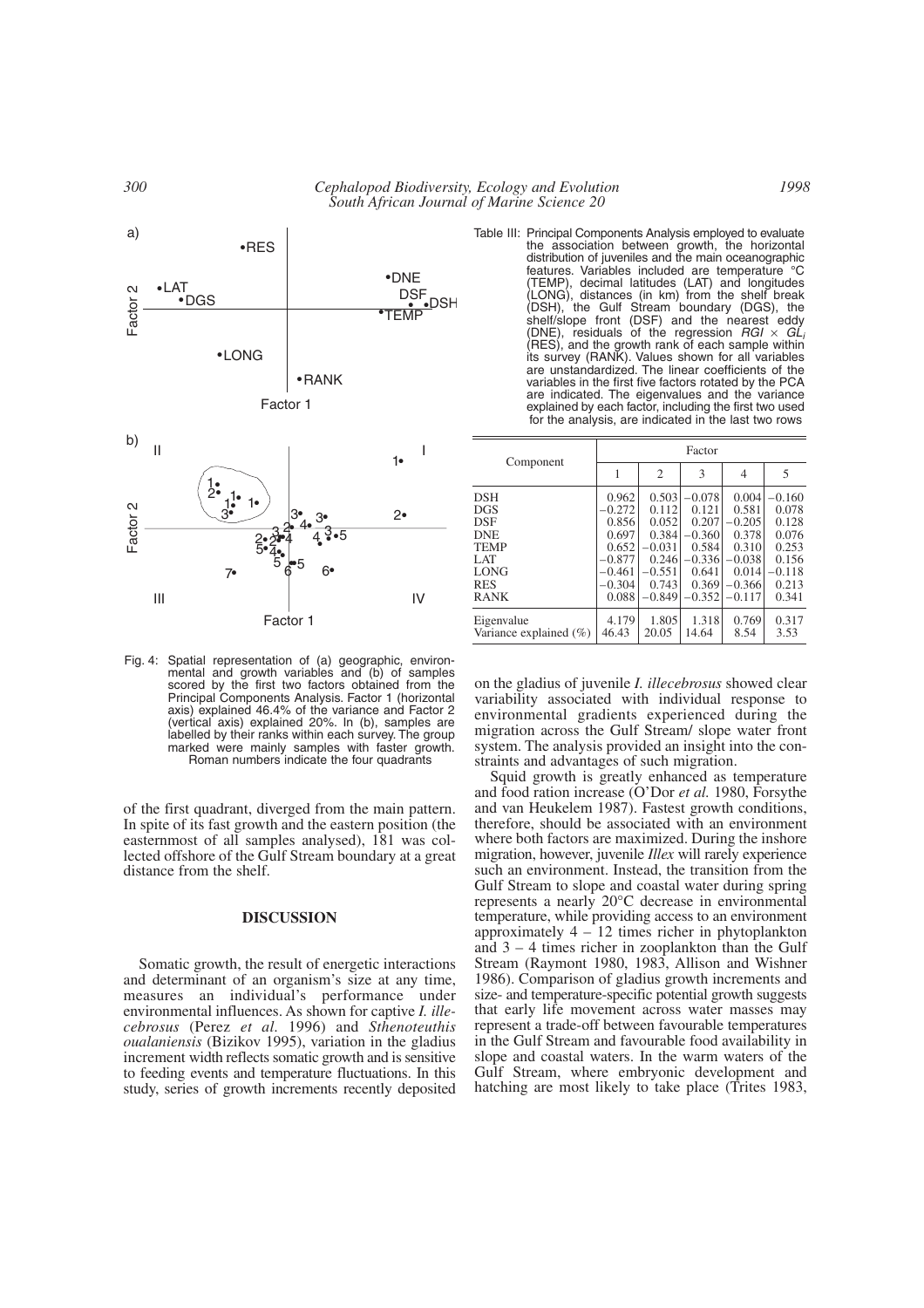O'Dor and Balch 1985, O'Dor *et al.* 1986), the potential for growth is high but mostly wasted, possibly because of food-limitation. Moving towards colder slope water substantially decreases metabolic costs and feeding rates. Although the potential for growth is reduced, the cost of living is lower, allowing a potential scope for growth rate to increase. A similar pattern has been conceptually shown by Brandt (1993), who used an energetic model to assess growth responses of fish larvae to temperature and food gradients across fronts.

Growth during early life is expected when the energy gained in one meal exceeds the energy required to find and obtain the next one. As young *Illex* exhibit limited swimming capacity which is energetically expensive (O'Dor *et al.* 1986), fast growth probably requires food resources to be quite concentrated. Entrainment in the slope water during spring provides access to a generally food-enriched environment, but advantageous concentrations of food particles seem also to occur mainly (a) at the interfaces with the Gulf Stream and the coastal water and (b) associated with circulation features of the Gulf Stream, such as meanders, eddies and warm-core rings (Fournier 1978, Herman *et al.* 1981, Olson 1986, Arnone *et al.* 1990, Mann and Lazier 1991, Bakun and Csirke 1998). The general pattern emerging from analysis of gladius recent growth suggests that juvenile growth is improved shorewards as squid abandon the Gulf Stream and approach the shelf/slope front. Although this pattern seems to reflect the increased plankton abundance on the shelf break, it also appears to contradict the hypothesized importance of the Gulf Stream boundary as a barrier. Two factors may be associated with such contradiction:

- i(i) it is possible that diffusion processes related to the meander activity may eject juveniles from the front (Bakun and Csirke 1998);
- (ii) the environment may be particularly advantageous during paralarval stages – juveniles, with better swimming capabilities, would be able to encounter other concentrations of food, closer to the adult habitat, perhaps at the shelf/slope front.

The exceptional growth exhibited by the squid of the 1981 survey near the boundary of the Gulf Stream (in particular in Sample 181) provides some support for a combination of both factors. First, owing to the small size of the individuals, paralarval growth was better addressed in those samples than in any other sample considered for this study. Second, the samples originated from the easternmost area. Considering that transport in the Gulf Stream is eastwards, that would indicate that somehow those squid were retained in the Gulf Stream, near the front. In consequence, unlike juveniles from other surveys, their faster recent growth could be explained by favourable food concentrations and higher temperature at the Gulf Stream boundary.

After entrainment in the slope water, growth seemed to be enhanced north-easterly, which likely reflects the patterns of circulation of the Gulf Stream and the slope water. As the Gulf Stream detaches from the shelf and turns eastwards, meandering and eddy activity increase and young *Illex* are ejected into the slope waters (Rowell and Trites 1985). The seaward boundary of the slope water splits off the Gulf Stream and flows north-east (Csanady and Hamilton 1988), probably transporting entrained *Illex* to the shelf/slope front, where growth may have been favoured.

Squid with faster growth in each survey were also found relatively close to warm-core rings. Whether this association reflects previous transport (Hatanaka *et al.* 1985) or the enriched environment formed at the ring periphery (Olson 1986) is unclear.

In summary, access to food seems to be a limiting factor shaping the early life history of *I. illecebrosus*. Onshore migrations are driven by the elevated feeding requirements and involve adaptations of metabolic patterns to compensate for decreasing temperatures. These adaptations have been predicted by poikilotherm bioenergetic models (Brett 1979, O'Dor and Wells 1987, Brandt 1993). Furthermore, processes of surface and subsurface transport may be important factors responsible for the "delivery" of these juveniles to areas of particular food concentration and their retention there. Transport of *Illex* offspring by the Gulf Stream towards the feeding grounds has been compared to a "one-way train" (Bakun and Csirke 1998). Individuals may "fall off the train" at any point along the trajectory, depending on the intensity of the meandering and the eddy activity (Rowell and Trites 1985). Entrained off the Scotian Shelf, juveniles can be transported northeastwards towards areas of food concentration at the shelf break. Retained at the Gulf Stream boundary, juveniles may be transported eastwards while benefiting from a favourable concentration of food at the front. In such circumstances, entrainment into the adult habitat may be even more advantageous because it would occur in the highly productive water of the Grand Banks system (Mann and Lazier 1991, Prasad and Haedrich 1993). In fact, *Illex* recruited to the inshore area off Newfoundland are considerably larger when young than those in other southern areas (Morris and Aldrich 1985, Dawe and Beck 1997), a feature that suggests fast growth during early life.

### **ACKNOWLEDGEMENTS**

We are indebted to Drs D. Themelis, D. Waldron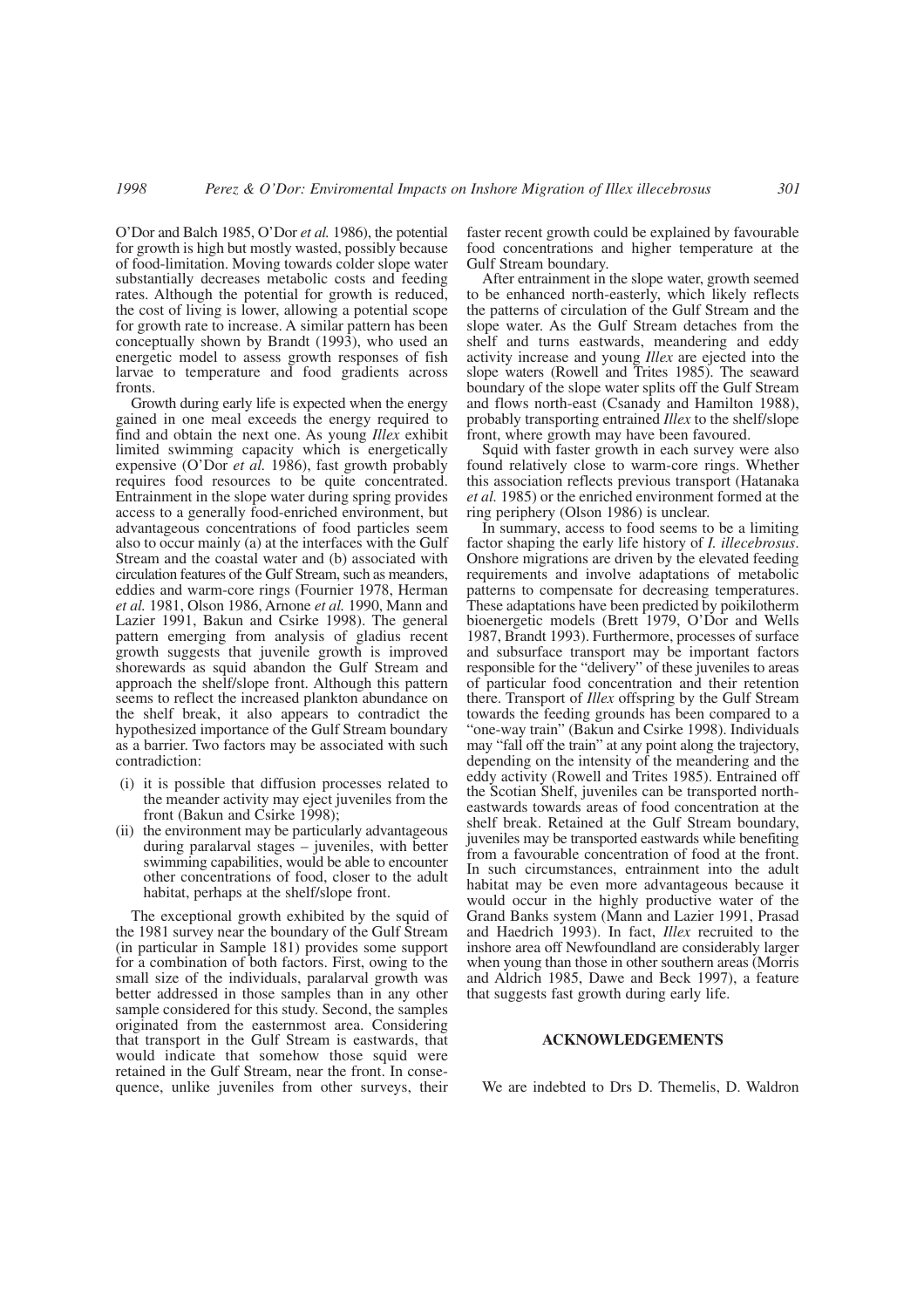(Dept of Fisheries and Oceans, DFO, Halifax) and E. G. Dawe (DFO, St John's), and Messrs M. Showell, T. W. Rowell (both DFO, Halifax) and G. Pougle (Huntsman Marine Biological Station, St Andrews) for giving us access to fresh samples as well as to historical collections of squid. Messrs K. F. Drinkwater and R. G. Petipas (both DFO, Halifax) provided environmental data and W. Blanchard (DFO, Halifax) provided invaluable help with statistical analysis. Drs M. Sinclair, S. Campana (both DFO, Halifax), I. McLaren (Dalhousie University, Halifax), M. Vecchione (Smithsonian Institute, Washington, D.C.), Ms S. E. Hughes (University of Aberdeen) and an anonymous reviewer are thanked for their valuable critiques on earlier versions of the manuscript.

# **LITERATURE CITED**

- ALLISON, S. K. and K. F. WISHNER 1986 Spatial and temporal patterns of zooplankton biomass across the Gulf Stream. *Mar. Ecol. Prog. Ser.* **31**: 233–244.
- AMARATUNGA, T. 1981 Summary of larval/juvenile surveys in November 1980 and January 1981 in Subarea 4. *NAFO scient. Coun. Res. Doc.* **81/VI/39**(Ser. N321): 15 pp. (mimeo).
- AMARATUNGA, T. 1983 The role of cephalopods in the marine ecosystem. In *Advances in Assessment of World Cephalopod Resources.* Caddy, J. F. (Ed.). *F.A.O. Fish. tech. Pap.* **231**: 379–412.
- AMARATUNGA, T. 1987 Population biology. In *Cephalopod Life Cycles.* **2.** *Comparative Reviews*. Boyle, P. R. (Ed.)*.* London; Academic Press: 239-252.
- AMARATUNGA, T. and F. BUDDEN 1982 The R.V. *Lady Hammond* larval-juvenile survey, February 1982 in Subarea 4. *NAFO scient. Coun. Res. Doc*. **82/VI/34**(Ser. N523): 15 pp. (mimeo).
- AMARATUNGA, T., ROWELL, T. [W.] and M. ROBERGE 1980 — Summary of joint Canada/USSR research program on short-finned squid (*Illex illecebrosus*), 16 February to 4 June 1979: spawning stock and larval survey. *NAFO scient. Coun. Res. Doc.* **80/II/38**(Ser. N069): 36 pp. (mimeo).
- ARNONE, R. A., NERO, R. W., JECH, J. M. and I. DE PALMA 1990 — Acoustic imaging of biological and physical processes within Gulf Stream meanders. *EOS Trans. Am. geophys. Un*. **71**(29): p. 982.
- BAKUN, A. and J. CSIRKE 1998 Environmental processes potentially involved in recruitment variability of *Illex* squids. In *Squid Recruitment Dynamics*. Rodhouse, P. G., Dawe, E. G. and R. K. O'Dor (Eds). *F.A.O. Fish. tech. Pap*. **376**: 105–124.
- BIZIKOV, V. A. 1995 Growth of *Sthenoteuthis oualaniensis,* using a new method based on gladius microstructure. *ICES mar. Sci. Symp.* **199**: 445–459.
- BLACK, G. A. P., ROWELL, T. W. and E. G. DAWE 1987 Atlas of the biology and distribution of the squids *Illex illecebrosus* and *Loligo pealei* in the northwest Atlantic, *Can. spec. Publ. Fish. aquat. Sci*. **100**: 62 pp.
- BRANDT, S. B. 1993 The effect of thermal fronts on fish growth: a bioenergetics evaluation of food and temperature. *Estuaries* **16**(1): 142–159.
- BRETT, J. R. 1979 Environmental factors and growth. In *Fish Physiology.* **8**. *Bioenergetics and Growth.* Hoar, W. S., Randall, D. J. and J. R. Brett (Eds). London; Academic

Press: 599–675.

- CSANADY, G. T. and P. HAMILTON 1988 Circulation of slope water. *Continent. Shelf Res.* **8**(5–7): 565–624.
- DAWE, E. G. and P. C. BECK 1985a Distribution and size of juvenile short-finned squid (*Illex illecebrosus*) (Mollusca: Cephalopoda) south of Newfoundland during winter. *Vie Milieu* **35**(3/4): 139–147.
- DAWE, E. G. and P. C. BECK 1985b Distribution and size of short-finned squid (*Illex illecebrosus*) larvae in the northwest Atlantic from winter surveys in 1969, 1981 and 1982. *J. Northw. Atl. Fish. Sci.* **6**(1): 43–55.
- DAWE, E. G. and P. C. BECK 1997 Population structure, growth, and sexual maturation of short-finned squid at Newfoundland. *Can. J. Fish. aquat. Sci.* **54**(1): 137–146.
- DAWE, E. G., BECK, P. C. and H. J. DREW 1981 Distribution and biological characteristics of young short-finned squid (*Illex illecebrosus*) in the Northwest Atlantic, February 20 – March 11, 1981. *NAFO scient. Coun. Res.. Doc.* **81/VI/23** (Ser. N302): 20 pp. (mimeo).
- DAWE, E. G., FROERMAN, Yu. M., SHEVCHENKO, E. N., KHALYUKOV, V. V. and V. A. BOLOTOV 1982 — Distribution and size composition of juvenile short-finned squid (*Illex illecebrosus*) in the Northwest Atlantic in relation to mechanisms of transport, February 4 – April 30, 1982. *NAFO scient. Coun. Res. Doc.* **82/VI/25**(Ser. N513): 41 pp. (mimeo).
- DRINKWATER, K. F., MYERS, R. A., PETIPAS, R. G. and T. L. WRIGHT 1994 — Climatic data for the Northwest Atlantic: the position of the shelf/slope front and the northern boundary of the Gulf Stream between 50°W and 75°W, 1973 – 1992. *Can. Data Rep. Hydrog. Ocean Sci.* **125**: iv + 103 pp.
- FEDULOV, P. P. and Yu. M. FROERMAN 1980 Effect of abiotic factors on distribution of young short-fin squid, *Illex illecebrosus* (LeSueur, 1821). *NAFO scient. Coun. Res. Doc.* **80/VI/98**(Ser. N153): 22 pp. (mimeo).
- FORSYTHE, J. W. and W. F. VAN HEUKELEM 1987 Growth. In *Cephalopod Life Cycles.* **2**. *Comparative Reviews*. Boyle, P. R. (Ed.). London; Academic Press: 135–156.
- FOURNIER, R. O. 1978 Biological aspects of the Nova Scotian shelfbreak fronts. In *Oceanic Fronts in Coastal Processes.* Bowman, M. J. and W. E. Esaias (Eds). New York; Springer: 69–77.
- FROERMAN, Yu. M., FEDULOV, P. P., KHALYUKOV, V. V., SHEVCHENKO, E. M. and T. AMARATUNGA 1981 — Preliminary results of the R.V*. Atlantis* research of shortfinned squid, *Illex illecebrosus*, in NAFO Subarea 4 between 3 March and 4 May, 1981. *NAFO scient. Coun. Res. Doc.* **83/VI/41**(Ser. N323): 13 pp. (mimeo).
- GATIEN, M. G. 1976 A study in the slope water region south of Halifax. *J. Fish. Res. Bd Can.* **33**(10): 2213–2217.
- HATANAKA, H., LANGE, A. M-T. and T. AMARATUNGA 1985 — Geographical and vertical distribution of larval shortfinned squid (*Illex illecebrosus*) in the Northwest Atlantic. *NAFO scient. Coun. Stud.* **9**: 93–99.
- HERMAN, A. W., SAMEOTO, D. D. and A. R. LONGHURST 1981 — Vertical and horizontal distribution patterns of copepods near the shelf break south of Nova Scotia. *Can. J. Fish. aquat. Sci.* **38**(9): 1065–1076.
- HORNE, E. P. W.  $1978 -$  Physical aspects of the Nova Scotian shelfbreak fronts. In *Oceanic Fronts in Coastal Processes.* Bowman, M. J. and W. E. Esaias (Eds). New York; Springer: 59–68.
- MANN, K. H. and J. R. N. LAZIER 1991  *Dynamics of Marine Ecosystems: Biological-Physical Interactions in the Oceans.* Boston; Blackwell: 466 pp.
- McLELLAN, H. J. 1957 On the distinctness and origin of the slope water off the Scotian Shelf and its easterly flow south of the Grand Banks. *J. Fish. Res. Bd Can.* **14**(2): 213–239.
- MORRIS, C. C. and F. A. ALDRICH 1985 Statolith length and